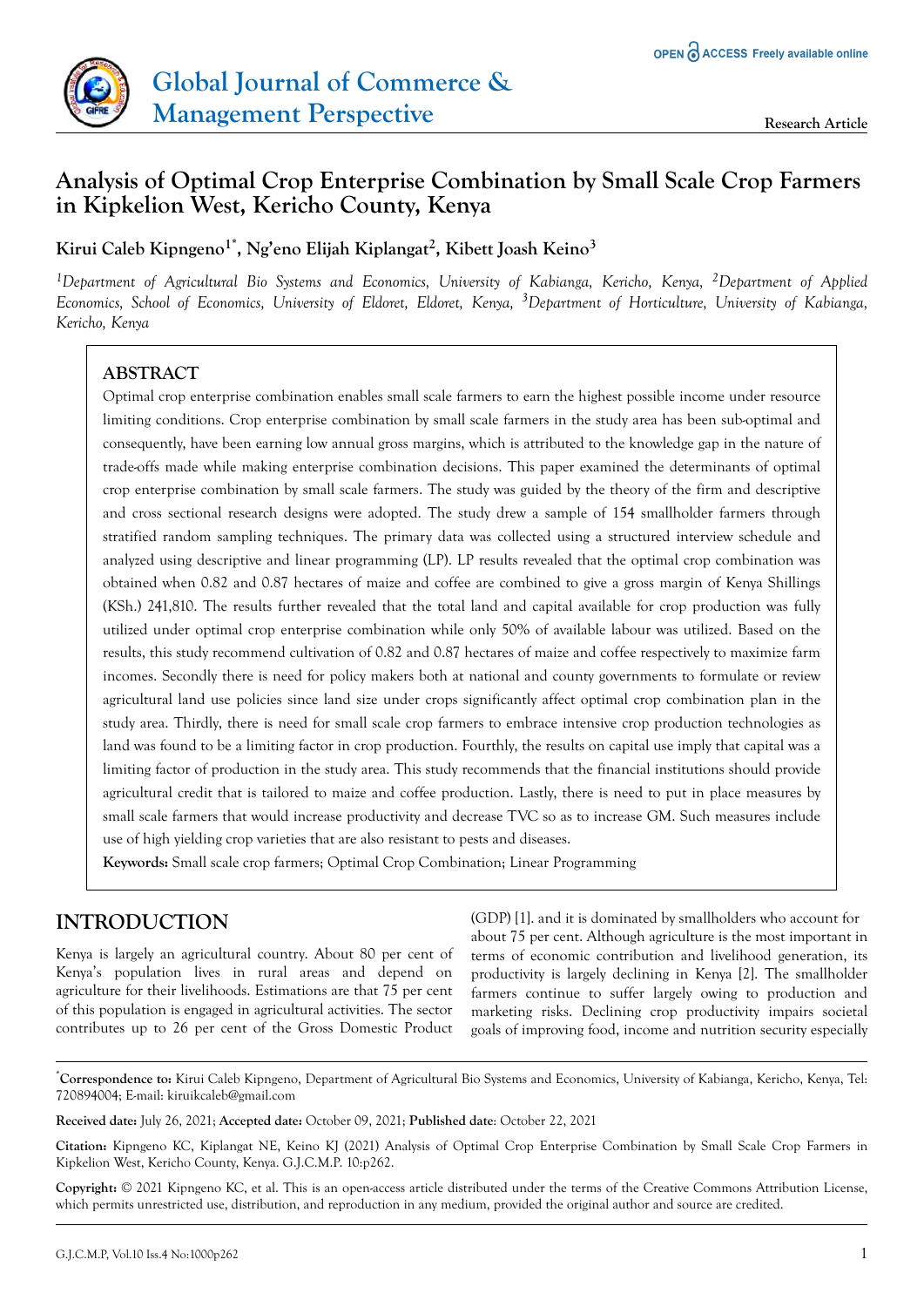#### **Kipngeno KC**

in rural areas of Kenya. Such impediments call for immediate measures to ameliorate the situation. Optimal crop enterprise combination is one of the potential strategies in sustaining agricultural productivity, and copping with marketing risks. It enables small scale farmers to earn the highest possible income under resource limiting conditions.

Combination of two or more crops in a farm has been practiced for several years in most parts of the world because of the benefits famers derive from these cropping systems. This is particularly the case in most parts of Africa, Asia and Central America [3]. Adoption of an optimal crop combination plan has been considered one of the most important means of increasing agricultural production, farmers' incomes and increasing food security in the world [4]. For example, adoption of optimal crop enterprise combination through 'Green Revolution' program in India saw the country not only becomes a self-sufficient country in food production and consumption but a net food exporting country.

Choosing an optimal crop enterprise combination in most of the agrarian continents like Asia and Africa has undoubtedly been one of the greatest challenges facing farmers due to the multiple objectives such as food security, cash requirements and profit maximization [5]. Decision making by smallholder farmers on optimal crop enterprise combination is further made complicated as land sizes continuously decrease and the available land face competing uses [6]. For example, large scale farmers could be interested in profit maximization whereas smallholder farmers could be interested in food security and risk minimization.

Optimal crop enterprise combination enables small scale farmers to earn the highest possible income under resource limiting conditions. Determination of optimal enterprise combination by small scale farmers has not been an easy task given that they have multiple goals. Deciding on the best crop combination can only be made if the information on optimal enterprise plan and the nature of trade-offs made while making such decisions is known and available. The government of Kenya has emphasized on crop diversification and value addition in agriculture. Some of the key areas of policy concern and strategy highlighted in Kenya Vision 2030 include catalyzing enhanced agricultural productivity, food security and income growth through crop diversification. In line with government policy, Kericho county has developed a strategic plan on promoting high-value crop and livestock enterprise (Kericho County),) [7]. In Kericho County, particularly Kipkelion West, Optimal crop enterprise combination has been identified as an important means of improving farm incomes. Optimal crop enterprise combination enables small scale farmers to earn the highest possible income under resource limiting conditions. Determination of optimal enterprise combination by small scale farmers has not been an easy task given that they have multiple goals. In spite of the potential benefits of optimal crop enterprise combination, deciding on the best crop combination can only be made if the information on optimal enterprise plan and the nature of trade-offs made while making such decisions is known and available.

Many studies have attributed low agricultural productivity to many factors including lack of use of new agricultural technologies, low education levels, inadequate information on optimal farm plans long distance to markets, limited access to credit facilities, inadequate extension services and lack of affordable agricultural credit. For example, For example, [8]. used the Logit model and found out that education, trade experience, level of information influence farmers cropping pattern in Thailand. A study by ) [9]. on crop diversification as a small scale livelihood strategy within semi-arid agricultural systems near Mount Kenya showed that farmers can reduce their vulnerability to climate change by practicing crop diversification. The research showed that crop diversification does not only expand the extent of potential crops but also improves the ecosystem of agriculture that functions by building redundancy into the agricultural system by necessitating innovations in areas that has effects of climate vulnerability.

There is scarcity of studies focusing on optimal crop enterprise combination in Kenya hence there is lack of knowledge about the status of optimal crop enterprise combination. Farmers therefore end up using various local methods like trial and error, copying from progressive neighbouring farmers and from their personal experiences to address this problem. However, these methods do not give an assurance that optimal results will be obtained and thus they end up operating at the sub-optimal levels. This study, therefore, seeks to examine factors influencing optimal crop enterprise combination in Kipkelion West Sub-County. The results from the study would inform policymakers on the importance of optimal crop enterprise combination in agricultural productivity. The study would also determine factors influencing their decision making in optimal crop enterprise combination in a cropping system

## **Statement of the Problem**

Optimal crop enterprise combination enables small scale farmers to earn the highest possible income under resource limiting conditions. Determination of optimal enterprise combination by small scale farmers has not been an easy task given that they have multiple goals. Deciding on the best crop combination can only be made if the information on optimal enterprise plan and the nature of trade-offs made while making such decisions is known and available. In Kenya and Kericho County in particular, agricultural crop enterprise combination/mix is at sub-optimal levels hence the small scale farmers earn low farm incomes. The farmers end up using various local methods like trial and error, copying from progressive neighbouring farmers and from their personal experiences to address this problem. However, these methods do not give an assurance that optimal results will be obtained and thus they end up operating at the sub-optimal levels. It is evident that the current annual crop enterprise combination is suboptimal and therefore, small scale crop farmers earn a lower annual gross margin than the optimal combination for the Sub-County. Sub-optimal enterprise combination leads to decreased farm incomes. The above problem is because it's not known by the farmers how best they can combine their crops mainly maize, coffee and sugarcane using the available resources in order to maximize their farm incomes. This research provides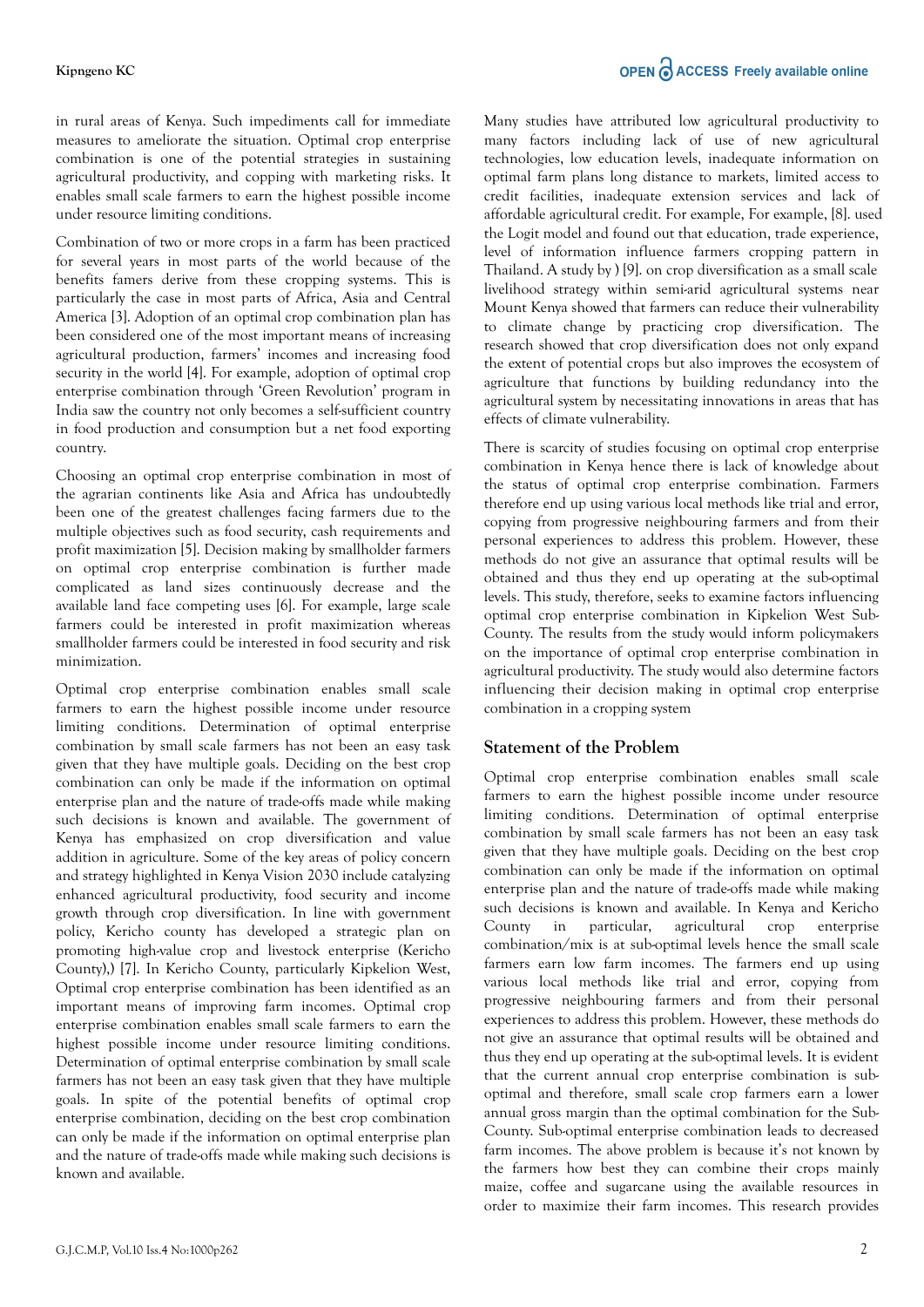critical information on how the farmers can combine their crops in order to maximize their farm incomes given the limited resources.

#### METHODOLOGY

### **Research Design**

The study used descriptive and cross sectional research survey designs. These two designs were preferred because they are exploratory, allow for comparisons and analysis of the research findings, and also enable the researcher to collect, summarize, present, evaluate and interpret the data in a simpler and more understandable form ) [10]. Descriptive research design used to describe the characteristics of the population by measuring the frequency of the variables of interest in the study. The numerical data obtained from an interview schedule were also be used to analyse the socio-economic characteristics of small-scale crop farmers and optimal crop enterprise plan. Cross sectional research design allows for data to be collected at a single point in time over a short period of time. The design is suited for descriptive studies and for determining relationships between and among variables. It is also economical in terms of time and financial resources.

## **The Study Area**

#### Location, Position and Size

The study was done in Kipkelion West Sub-County in Kericho County, Kenya. The Sub-County is one of the six Sub-Counties in Kericho County. It is located in the North Eastern side of Kericho Town and it lies between longitude 350 02' and 35º 40' East and between the equator and latitude 0 23' South with an altitude of about 1800m above the sea level. The sub county is bordered by four sub counties namely Kipkelion East to the East, Ainamoi to the South and Muhoroni to the West and Tindiret to the North-West as shown in Figure 3.1.

## **Sampling Procedure and Sample Size**

The study used stratified random sampling procedure to obtain a sample of small scale crop farmers in the Sub-County. The Sub-County was stratified into four namely; Chilchila, Kunyak, Kamasian and Kipkelion which formed the first strata. The second strata were the locations in each ward. Random sampling was used to pick a location in each ward. In each location, proportionate sampling procedure was used to pick the small scale farmers for the study. A list of all the small scale farmers in each location was obtained from the Department of Agriculture office. The names of the farmers in the list was serially numbered and randomly ordered and picked using simple random sampling technique.

The required sample size for the small scale farmers for this was determined by using the following equation (1) for determining the sample size for a finite population [11].

$$
n = \frac{NC^2}{C^2 + (N-1)e^2}
$$
................. (1)

Where n is the sample size, N is the population size (10,089), C is the coefficient of variation (which is 25%). e is the margin of error (which is 2%). By using the above formula, a sample of 154 sample units (small scale crop farmers) was obtained. Table 1 shows the number of small scale crop farmers' distribution per ward as a proportion of the total small scale crop farmers in the Sub-County. The random sample of small scale crop farmers in the Sub-County consisted of 31 small scale farmers in Kunyak, 54 in Chilchila, 35 in Kamasian and 34 in Kipkelion.

### **Data Types and Data Sources**

This study used both primary and secondary data sources. Primary data was collected directly from the small scale crop farmer household heads through personal interviews. The primary sources of information that were gathered included the socio-economic characteristics, crop productivity (costs and returns) for maize, coffee and sugarcane over the past five years. Secondary information was collected by reviewing of literature from the Ministry of Agriculture (Crops Department) reports and other documents relevant to the study like published theses and economic journals, economic surveys, statistical abstracts, conference reviews, books, magazines, national and county development and strategic plans, National Bureau of Statistics publications, desktop literature, and the internet sources. This helped in obtaining information that had not been captured in primary data collection.

**Table 1**. Target population per ward and sample size

| $S/No$ .       | Ward      | <b>Target</b><br>Population | $\%$ | Sample size |
|----------------|-----------|-----------------------------|------|-------------|
| 1              | Kunyak    | 2,030                       | 20   | 31          |
| $\mathfrak{D}$ | Chilchila | 3,518                       | 34   | 54          |
| 3              | Kamasian  | 2,265                       | 23   | 35          |
| 4              | Kipkelion | 2,276                       | 23   | 34          |
|                | TOTAL     | 10,089                      | 100  | 154         |

## **Data Collection Instruments**

A structured interview schedule was developed and used to collect data from small scale farmers in the study area through face to face interviews by the researcher. Secondary data was obtained from Ministry of Agriculture, books and other documents that were relevant to the study using document analysis form and the respondents were crops officers in the County and Sub-County.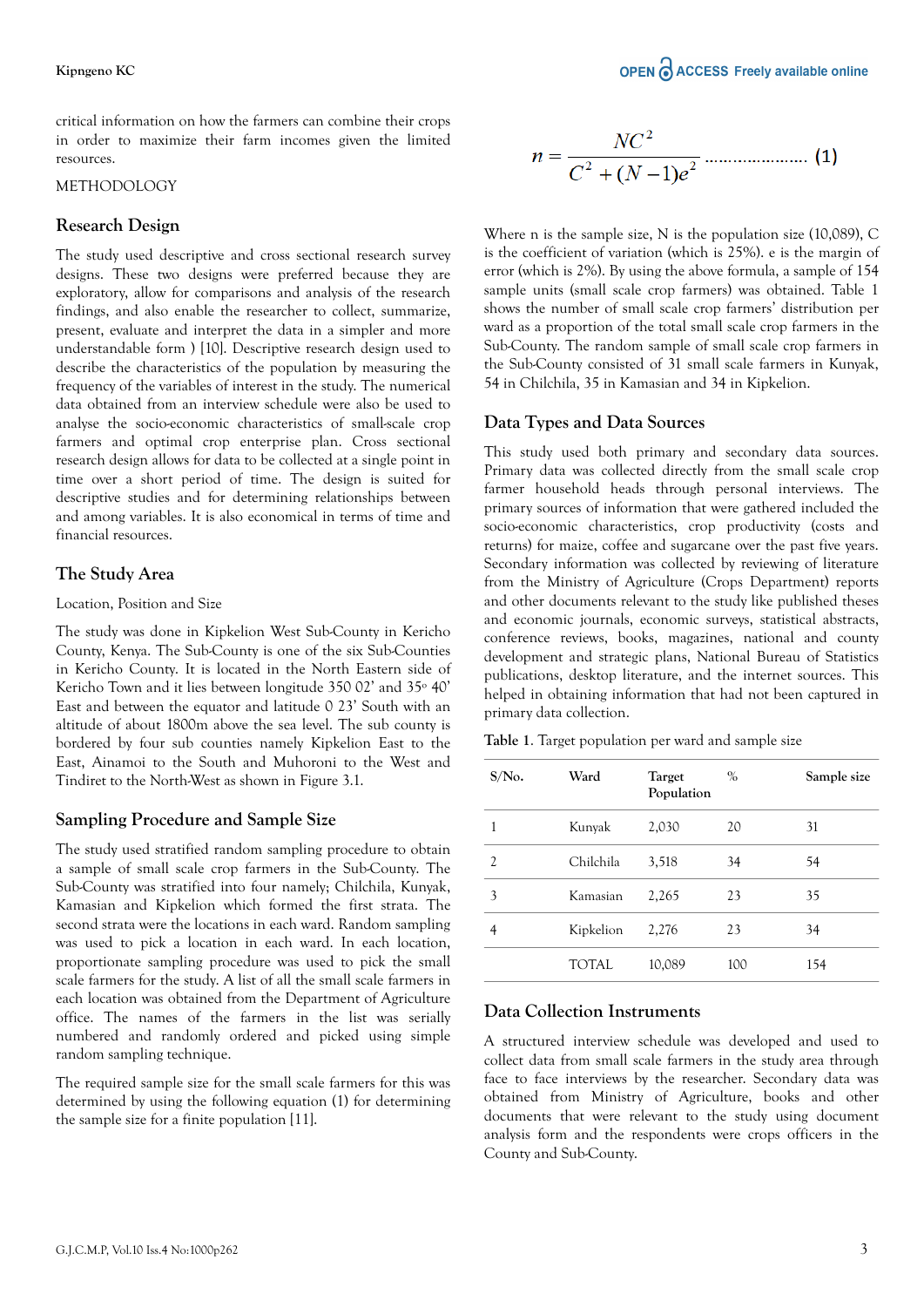## **Analytical Frameworks**

## **Theoretical Models**

This study adopted "The Theory of the Firm", which is the theory of production economics, and part of microeconomics. The theory deals with the production of goods from a set of inputs.The numerous decisions a firm makes is mainly concerned with making decisions that to maximize profits. The theory suggest that a firm produces goods only up to the point where we have marginal cost and marginal revenue equalizing each other and the factors of production that are used reaches a point where the marginal revenue product generated is equal to the marginal cost incurred in the use of the additional factor [12].

As the firm seeks to produce more output, it tries to reduce the unit cost of production as much as possible. The firm has to make a decision on desired output that has the cheapest combination of factors of production. These decisions that a firm makes can be understood better in the production function. Production function is an equation that shows the correlation between the amount of a product obtained and the amount of factor of production. This correlation can be expressed mathematically as shown in equation (2) as adopted from [13].

Where, *y* denotes the amount of output produced. The firm is assumed to apply *n* variable factors of production; this means that the amount can be increased or decreased. In the equation, the amount of the first variable is taken to be *x*1 and so on. It is also assumed that the firm will apply *m* fixed factors; these are quantities that cannot be varied easily. The *k*1 are the first factors of the available quantity. The general rule is that there will be productive factors that are combined together to produce the same results. The problem of minimizing cost is finding the cheapest among them. The total cost of all various factors of production is termed as the cost of production and is expressed as shown in equation 3.

 $C = P_1X_1 + P_2X_2 + ... + P_nX_n + r_1k_1 + r_2k_2 + ... + r_n$  (3)

Where C denotes the total cost of production, p1, p2, p3,…, pn, denotes the price of variable factors of production, X1,X2, X3, …, X n denote variable factors of production, r1, r2, r3, …, rn denotes the annual cost of owning and maintaining the fixed factor of production. The main objective of the producer is to maximize profit either by increasing the quantity of Y produced or by reducing the cost of producing Y. The production function shows the maximum amount of the goods that can be produced using alternative combinations of factors [14]. The profitmaximizing firm chooses both inputs and outputs to maximize the difference between total revenue and total cost as shown in equation 4. The firm will adjust variables under its control until it cannot increase profit further. Thus, the firm looks at each additional unit of input and output with respect to its effect on profit. MR = MC is the profit maximization rule. MR is the change in revenue resulting from a small change in output and MC is the change in cost resulting from a small change in output. The profit equation is as shown in Equation 4 and as adopted from [15]. The Total Revenue (TR) is the product of the total output (Q) and the price per unit (P) of the output as expressed in Equation 5 while the Total Cost (TC) is the sum of Total Variable Cost (TVC) and the Total Fixed Cost (TFC) as shown in Equation 6.

Where  $\pi$  = Profit, TR = Total Revenue, TC = Total Cost, P = Price, Q = Quantity, TVC = Total Variable Cost and TFC = Total Fixed Cost.

### **Specification of Empirical Model**

Linear programming (LP) was used to determine the optimal crop combination in maize; coffee and sugarcane crop farming system, and the maximum profits obtained was going to be compared with the calculated Gross Margins (GM) in monetary terms to determine the level of household income. It was also used to determine how the resources available could be combined in order to maximize profits through use of the optimal decisions that was obtained by linear programming. The technique is a common mathematical modelling technique that is used to solve optimization problems in which the objective function is optimized subject to various linear constraints [16].

Linear programming model as adopted from [17]. was used to determine the optimal crop enterprise combination for the three crops as specified in Equation 7. The three major structural parts of an LP technique, namely the objective function, resource constraints and non-negativity condition specified in Equation 7 that represents the objective function, Equation 8 represents resource constraint conditions while Equation 9 is the non-negativity inequality. The problem was to maximize the objective function (profit maximization) on the farm (from maize, coffee and sugarcane crop enterprises) subject to the resource constraints (cost of production) specified in the model.

| Subject to:                                                                                                                                                                                                                                                                          |
|--------------------------------------------------------------------------------------------------------------------------------------------------------------------------------------------------------------------------------------------------------------------------------------|
| $A_{11}X_1 + A_{12}X_2 + A_{13}X_3 = B_1$ [[1] $A_{11}X_1 + A_{12}X_2 + A_{13}X_3 = B_1$ [[1] $A_{11}X_1 + A_{12}X_2 + A_{13}X_3 = B_1$ [[1] $A_{11}X_1 + A_{12}X_2 + A_{13}X_3 = B_1$ [[1] $A_{11}X_1 + A_{12}X_2 + A_{13}X_3 = B_1$ [[1] $A_{11}X_1 + A_{12}X_2 + A_{13}X_3 = B_1$ |
| $A_{21}X_1 + A_{22}X_2 + A_{23}X_3 = B_2$                                                                                                                                                                                                                                            |
| $A_{31}X_1 + A_{32}X_2 + A_{33}X_3 = B$                                                                                                                                                                                                                                              |
| $X_n \ge 0$ for n = 1, 2 and 3 (non-negativity inequality requirement) (9)                                                                                                                                                                                                           |

Where, Zj is the objective function (Gross Margin) Cj is the net price per unit of activity j for  $j = 1$ , 2 and 3,  $Xj$  is the level at which activity to be produced/ number of units of activity for j = 1, 2, 3), B1 is the amount of land available for crop enterprises X1, X2 and X3, B2 is the amount of labour available for crop enterprises X1, X2 and X3, B3 is the amount of capital available for crop enterprises X1, X2 and X3, and Aij is the amount of the activity i consumed by each unit of activity j subject to three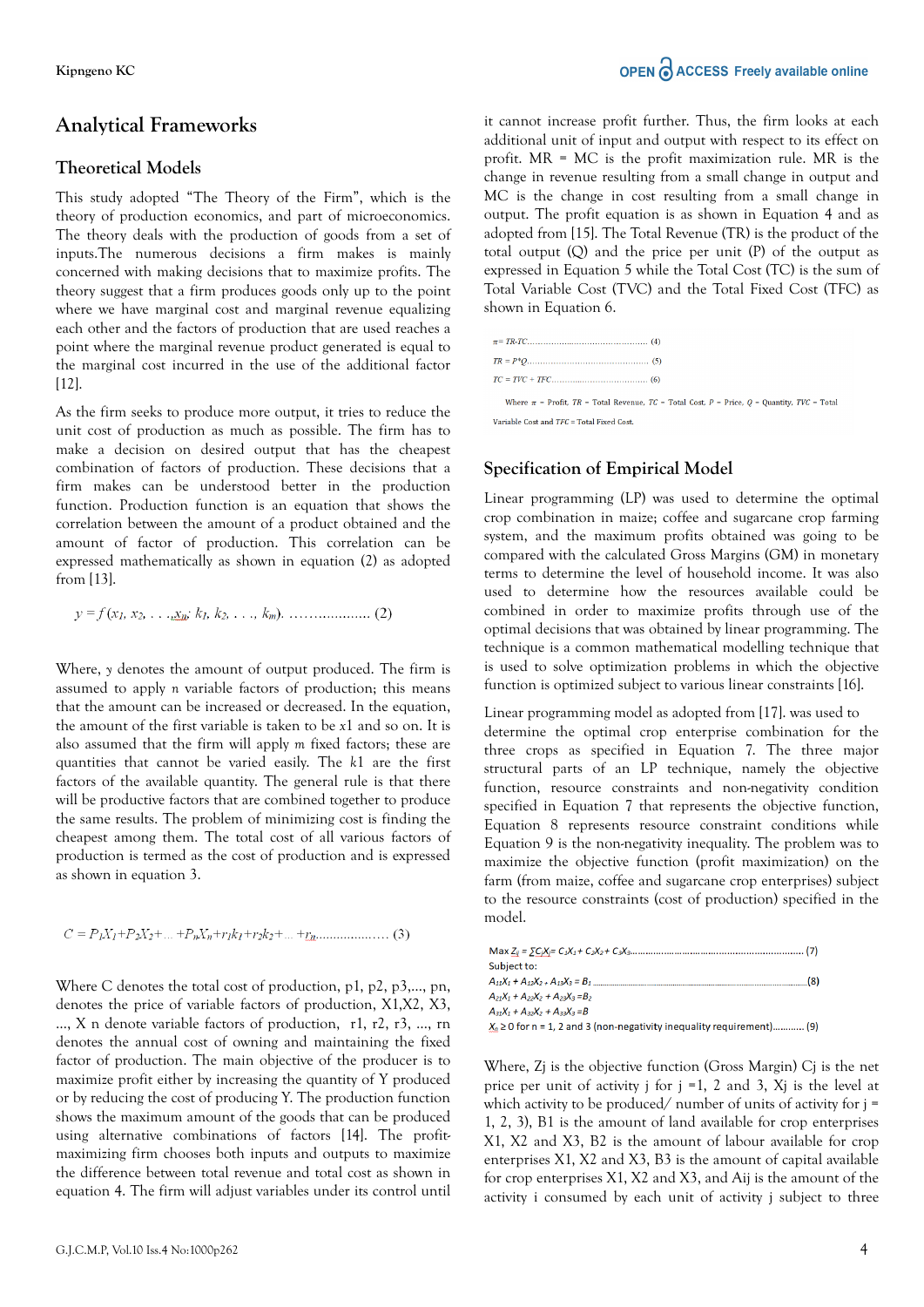constraints which are land, labour and capital. The total gross margins in the model (Z) are the sum of gross margins for the three crop enterprises namely maize, sugarcane and coffee, C1 is the gross margin from maize, C2 is the gross margin from sugarcane and C3 is the gross margin from coffee. The total average net returns were calculated by deducting variable expenses from total average gross returns.

To determine the maximum value of a linear program for this study, Simplex method or approach was used and as adopted from [18].

# **RESULTS AND DISCUSSION**

Table 2 shows results on gender, marital status, education level and main source of income. With respect to gender, results show that males were 87.8% while females were 12.2% of the small scale farmer households interviewed. The results illustrate a significant variation in the gender distribution among the small scale farmers.

**Table2:** Demographic Characteristics of the respondents.

| Variable                         | Category            | Frequency(N) | Percent |  |
|----------------------------------|---------------------|--------------|---------|--|
| Gender                           | Male                | 129          | 87.8%   |  |
|                                  | Female              | 18           | 12.2%   |  |
| Marital status                   | Single              | 1            | $0.7\%$ |  |
|                                  | Married             | 145          | 98.6%   |  |
|                                  | Widowed             | 1            | $0.7\%$ |  |
| Education level                  | None                | 6            | 4.1%    |  |
|                                  | Primary             | 33           | 22.4%   |  |
|                                  | Secondary           | 84           | 57.1%   |  |
|                                  | College             | 19           | 12.9%   |  |
|                                  | University          | 5            | 3.4%    |  |
| Main source of Farming<br>income |                     | 146          | 99.3%   |  |
|                                  | Other<br>employment | 1            | 0.7%    |  |

Results as shown in Table 2 on the marital status of the small scale crop farmers revealed that 98.6% were married while and equal percent of 0.7% were single and widowed respectively. This shows that the majority of the small scale crop farmers are married, an important factor that affects agricultural production.

Summary statistics results on education levels as shown in Table 2 shows that 4.1% of the household heads had no formal education while 22.4%, 57.1%, 12.9% and 3.4%had attained primary, secondary, college and university levels of education respectively. These results show that most of the farmers (95.8%) in the study area had formal education that could enable them make the necessary production decisions.

Further, results show 99.3% of the farmers reported that farming was their main occupation while 0.7% of them reported that other forms of employment was their main source of income. This current result on small scale family head's main occupation reveals that the majority of the farmers in the study area depend mostly on agriculture as the main source of livelihood.

## **Determination of Optimal Crop Combination**

Table 3 of results show average productivity of maize, coffee and sugarcane over five year period. The results show that coffee has the highest gross margin followed by maize and sugarcane in that order.

**Table3:** Average Crop Productivity.

| Crop      | TR (KSh) | TVC (KSh) | GM (KSh) |
|-----------|----------|-----------|----------|
| Maize     | 175,000  | 43,000    | 132,000  |
| Coffee    | 282,000  | 132,000   | 150,000  |
| Sugarcane | 229,600  | 101,600   | 128,000  |

Table 4 shows unit resource requirement against available resources by maize, coffee and sugar cane. One hectare of maize requires 110 Man Days (MD) and capital of KSh. 43,036, coffee requires 200 MD and capital of KSh. 132,000 while sugarcane requires 245 MD and capital of KSh. 150,000.

**Table4:** Unit Resource Requirement against Available Resources.

| Resource         | Resource requirement per hectare | Total<br>Resource   |         |           |  |
|------------------|----------------------------------|---------------------|---------|-----------|--|
|                  | Maize                            | Coffee<br>Sugarcane |         | available |  |
| Land (Ha.)       | $\overline{1}$                   | 1                   | 1       | 1.69      |  |
| Labour<br>(MD)   | 110                              | 200                 | 245     | 512       |  |
| Capital<br>(KSh) | 43,036                           | 132,000             | 101,676 | 150,000   |  |

Table 5 of results shows optimal crop combination of maize, coffee and sugarcane using simplex method.

**Table5:** Simplex Method Results on Optimal Crop Combination.

|                                       |  |            | X1 X2 X3 S1 S2 S3 C |  |        |  |
|---------------------------------------|--|------------|---------------------|--|--------|--|
| Cons Cb P 1360 1500 1280 0 0<br>train |  | 0000000000 |                     |  | $\sim$ |  |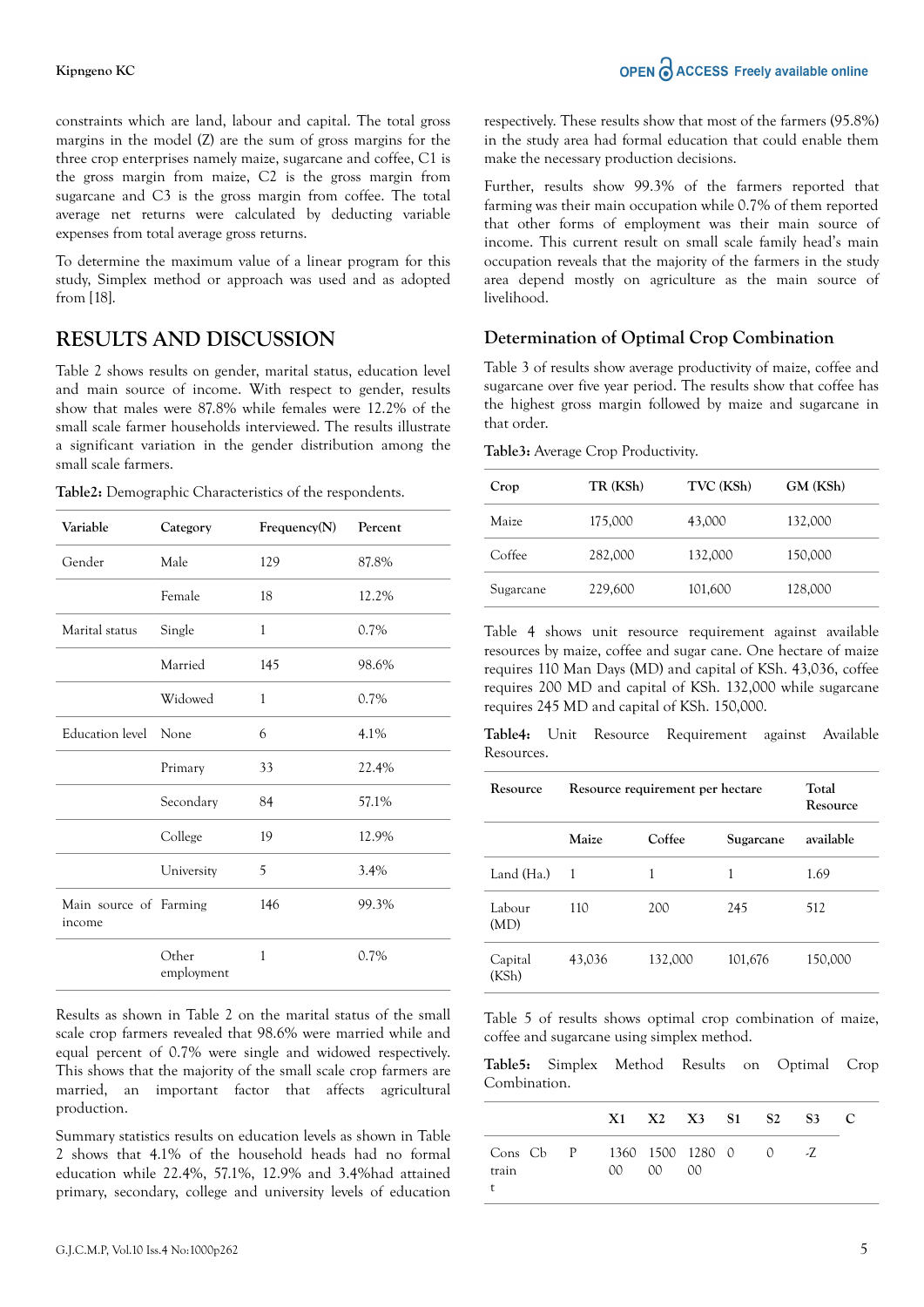**Kipngeno KC**

| e<br>(X1)                         | Maiz 1360 0.82 1 0 0.34 0<br>00  |               |          |                     |        |        | $\Omega$           | 1.48 0.82    |      |
|-----------------------------------|----------------------------------|---------------|----------|---------------------|--------|--------|--------------------|--------------|------|
| Slack 0<br>(S1)                   |                                  | $\mathcal{O}$ | $\circ$  | $\Omega$            | 4      | 84.7 1 | $\Omega$           | $-66.5$ 6.35 |      |
| C <sub>off</sub><br>ee 00<br>(X2) | 1500 0.87 0                      |               |          | $\sim$ 1.000 $\sim$ | 0.66 0 |        | $\mathcal{O}$      | 0.48         | 3.49 |
| Max<br>Z                          | 2418 0<br>10.4<br>$\overline{c}$ |               | $\Omega$ | 1721 0<br>8         |        | 0.16   | Z<br>$+129$<br>235 |              |      |

The value of the objective function (gross margin maximization) in the table of results is presented as  $Z = 241,810.42$  which mean that the optimal crop combination plan give a maximum gross margin of KSh 241,810.42. The variables that are present in the basis are  $X1 = 0.82$ ,  $X2 = 0.87$  and  $S3 = 0$ ; representing the area under maize, coffee and sugarcane respectively. The slack variable S3 replaced sugarcane (X2) because it contributed the least to the total GM which was being maximized. Therefore, from the results, an optimal farm plan or crop enterprise combination plan for the small scale crop farmers in the study area is to combine 0.82 with 0.87 hectares of maize and coffee respectively in order to obtain a maximum Gross Margin of KSh 241,810.40 per year. All the available land for crops is fully utilized as this was the average area of land available for crop production.

Further, results in Table 4 indicate that no production of sole crop enterprise would maximize the gross margins. This finding agrees with the findings [19]. that of all the sixteen crops studied, no sole crop would be optimal for profit maximization but rather a combination of more than one crop. The result of this study also agrees with the findings by ) [20]. that revealed that mixed cropping decisions yields higher revenue and provide for efficient use of farm resources per hectare compared to sole cropping activities. In the field of capital utilization, the optimal crop enterprise plan used up all (100%) of the capital available. This could imply that capital is a limiting factor in crop production in the area as all what is available is utilized. However, in terms of labor utilization, only 51.2% of the available labour was utilized in the optimal crop enterprise plan. This indicates that there is surplus labour in crop production in the study area hence it is not a limiting factor in production. However, there could be labour peak periods in the course of production as demand for labour is not uniformly spread over the year.

## **CONCLUSIONS**

Descriptive statistics results showed that the mean age of the small scale crop farmer household heads was 46 years while 87.8% of the family heads were males while the females were 12.2 %. 98.6% of the family heads interviewed were married with an average family size was 5 persons. The average number of years of experience in farming was 17 years. The study results further revealed that farmers who had not obtained any formal It can be concluded from this study that the gross margins would be maximized if the small scale crop farmers cultivate 0.82 hectares of maize and 0.87 hectares of coffee. This would give a maximum gross margin of KSh 241,810. Further, land and capital are limiting factors of production as the total land and capital available for crop production were fully utilized under optimal crop enterprise combination. However, labour is in excess supply as only 50% of the available labour was utilized. This study also recommends that small scale farmers should diversify their crops as the study revealed that neither sole crop farming nor the current level of crop combination was optimal.

The study recommends the following strategies for strengthening crop diversification amongst the smallholder farmers. (i) This study recommend that small scale farmers should diversify their crops as the study revealed that no sole crop farming nor the current level of crop combination was optimal. The crop combination plan that should be adopted is cultivation of 0.82 hectares of maize and 0.87 hectares of coffee, (ii). There is need for policy makers both at national and county governments to formulate or review agricultural land use policies. There is need to regulate land fragmentation since land size under crops significantly affect optimal crop combination plan in the study area (iii). This study recommends that the financial institutions should provide agricultural credit that is tailored to maize and coffee production. (iv). this study recommend the use of labour intensive technologies in production of maize and coffee by the small scale farmers in order to utilize the excess labour.

## **REFERENCES**

- 1. [FAO. Challenges and Opportunities for African Agriculture and](https://doi.org/10.1016/j.jbiotec.2011.06.013) Food Security: High Food Prices, Climate Change and Population Growth. 2010; FAO, Rome, Italy.
- 2. Food and Agricultural Organization. The State of Food Insecurity [in the World: Strengthening the Enabling Environment for Food](https://doi.org/10.18356/63e608ce-en) Security and Nutrition. 2015; Rome, Italy.
- 3. [FAO. Food Security and Agricultural Mitigation in Developing](https://doi.org/10.1787/2d8899d7-en) Countries: option for capturing synergies.2009; FAO, Rome, Italy.
- 4. Rinku M, Mubarik A, Derek B. Productivity growth and [sustainability in post Green revolution in India and Pakistan](https://doi.org/10.1093/wbro/16.2.199) Punjabs. Journal of Food Security. (2018); (7) (3): 72-77
- 5. Linia N. Estimation of the optimum crop mix given the [introduction of chili production and marketing in Goromonzi and](http://hdl.handle.net/10646/1075) Marondera Districts, Mashonaland –east, Zimbabwe.2011.
- 6. Omolehin RA, Nuppenau EA, Steinbach I. Determinants of [Crop-Livestock Enterprise Combination adoption and its Impact](https://doi.org/10.3923/ajar.2007.35.49) on crop productivity among Resource Poor Rural Farmers in Zanfara grazing reserve. Asian Journal of Agricultural research. 2007; (1) (2): 35-49.
- 7. County Integrated Development Plan. County Integrated Development Plan 2018-2022, Kericho County, Kenya.